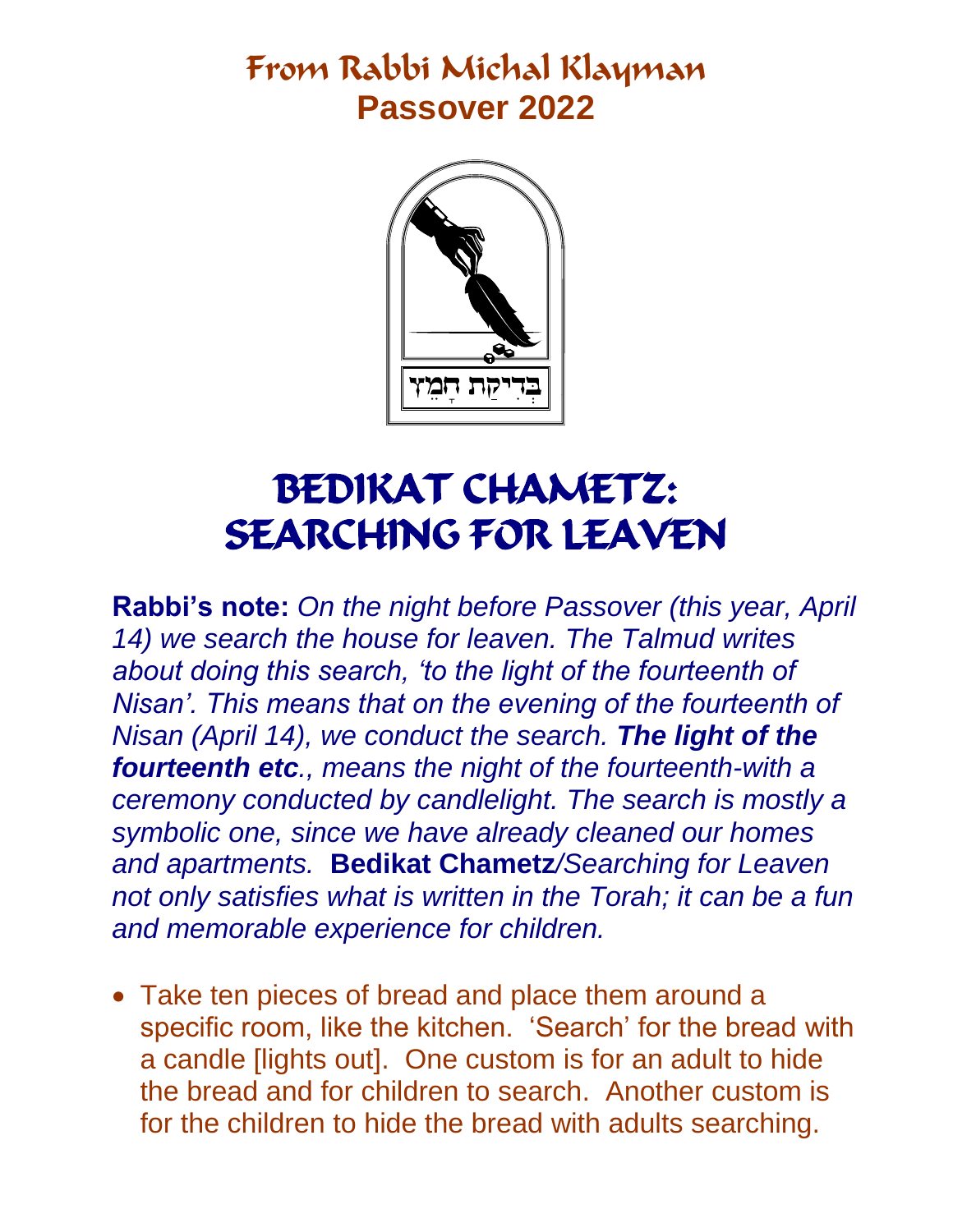• Before searching, recite the following blessing:

*Barukh atah Adonay, Elohaynu melekh ha'olam, asher keedshanu b'meetzvohtav v'tzeevanu al bee'or chametz.*

**Praised are You, Adonai our God, Ruler of the world, who has made us special through the commandments, commanding us to remove all**  *chametz***/leaven.**

• After finding the pieces, search the entire house by candlelight. Again, the search is symbolic: Having the entire family walk around the house can be a memorable experience for our children.



 Recite the following prayer; nullifying all *chametz* in your possession:

*Kal hameera d'eeka beershutee, d'lah chameetay ood'lah bee'ayr'tay, leh'heh'vay vahteel v'cha'sheev k'afrah d'ar'ah.*

**All** *chametz* **in my possession, which I have not seen or removed, or of which I am unaware, is hereby nullified and ownerless as the dust of the earth.**